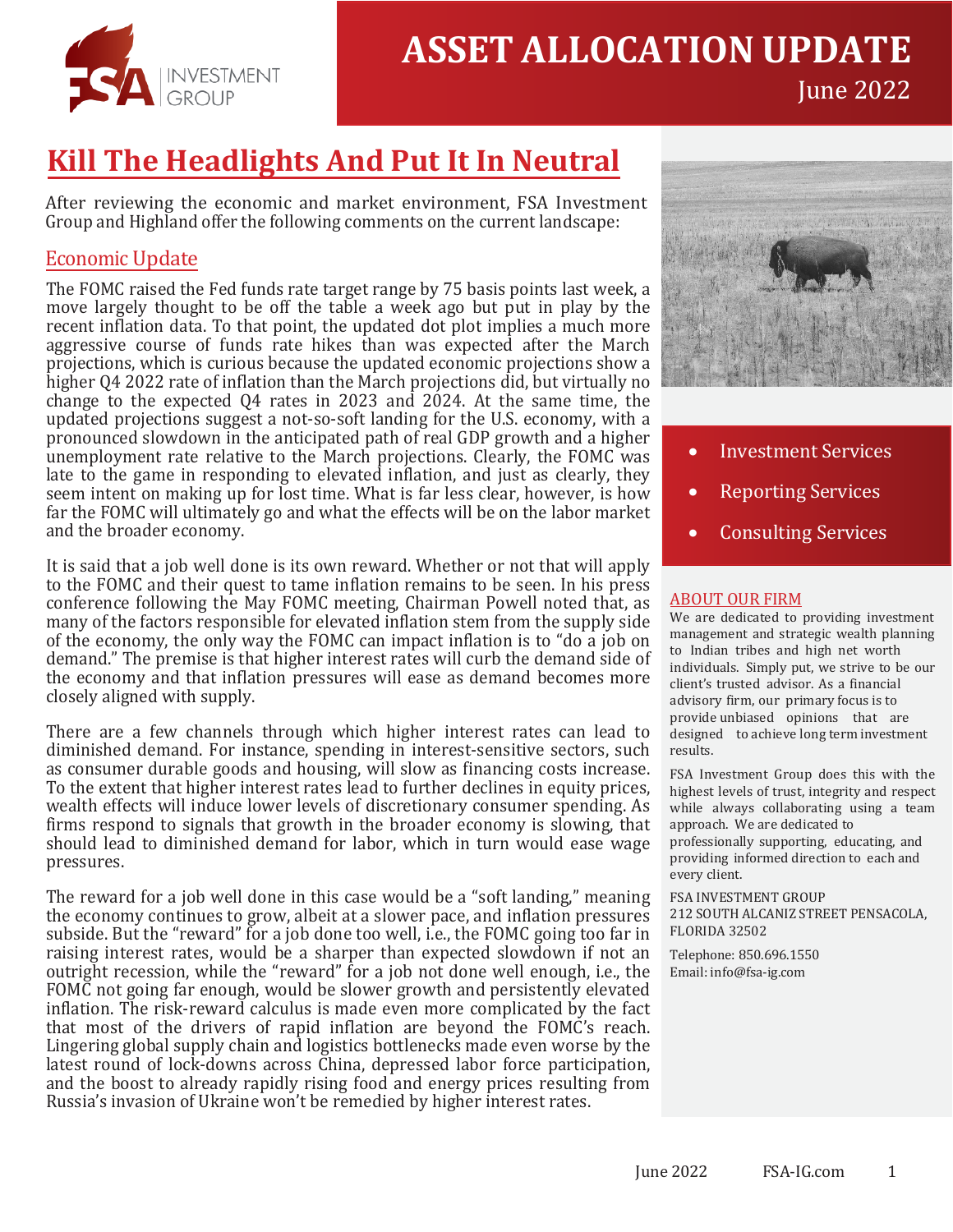

The more stubborn these supply-side factors prove to be, the further the FOMC will have to go in raising interest rates. Further complicating matters is that central banks around the globe are also working, at different speeds, to remove high degrees of monetary accommodation from economies with varying degrees of capacity to absorb higher interest rates. Moreover, the FOMC began allowing the Fed's balance sheet to wind down on June 1, and it is far too soon to know whether, or to what extent, this will push market interest rates higher than they would otherwise go in response to a rising Fed funds rate.

So, while "doing a job on demand" via higher interest rates may sound nice and neat, the reality is that this is a blunt, imprecise, and indirect approach, thus raising the risk of a policy mistake leading to a more pronounced slowdown than anticipated. There are signs that, even though the FOMC is just getting started, the U.S. economy is slowing. Higher prices for necessities are causing lower- to middle-income households to cut back on discretionary spending on goods. The Institute for Supply Management's (ISM) monthly surveys of the manufacturing and services sectors indicate a slower pace of expansion. The housing market has slowed markedly, with both single-family construction and home sales slowing sharply in what is typically the peak intra-year period. Slower global economic growth will weigh on U.S. exports, particularly in conjunction with the U.S. dollar being pushed higher by expectations of the FOMC acting aggressively to rein in inflation.

Even collectively, however, these things do not point to a recession being inevitable, as some are arguing is the case. Consumer spending on services is growing rapidly, and households continue to harbor higher than normal balances in deposit accounts. Although the ISM's surveys indicate a slower pace of growth, survey respondents remain notably upbeat about prospects for continued growth in demand. And, while higher mortgage rates are curbing demand for home purchases, this should bring welcome relief from runaway house price appreciation. Obviously, the higher interest rates go, the remaining capacity to absorb higher interest rates diminishes, and the more pronounced the slowdown in growth becomes.

While there are signs that economic growth is slowing, there are few signs that inflation is doing the same. The May data on the Consumer Price Index showed a third straight month of inflation above 8.0%. Energy prices will rise further as we hit peak summer demand for gasoline, and upward pressure on food prices is likely to persist for some time to come. While China has emerged from its latest round of lock-downs, it will take some time for the nation's manufacturing and shipping channels to get fully up and running, and in the interim upward pressure on goods prices will be sustained. While a slowing pace of job growth and rising labor force participation will take some of the edge off, we nonetheless expect wage growth to settle into a faster pace than<br>Was the norm prior to the pandemic. was the norm prior to the pandemic. *Sources: Regions Economic Division; BEA; <sup>B</sup>LS; Institute for Supply Management*

### Investment Strategy Update

With each passing month this year, the balance of economic data, corporate earnings releases, and consumer sentiment has slowly shifted to the downside. We are increasingly concerned we've hit an inflection point where the current inflation environment is dampening demand. Consider that for every American, the cost to fill a tank of gasoline has risen anywhere from 50%-100% just since the beginning of the year. On the housing front, home prices themselves aren't the only things that've gotten expensive; the cost of a 30-year fixed mortgage has doubled from 3.1% in January to over 6% currently. That means that it will now cost a prospective homebuyer an extra \$560 per month to borrow \$300,000, or a total of over \$203,000 over the entire life of the loan.

Corporations are feeling the pinch as well. Retailers, of both the online and brick-and-mortar variety, have begun to report significantly higher levels of inventories. This was partly planned in an effort to transition from a just-in-time to a just-in-case delivery model, but the persistence of inflation – and particularly necessities like food and shelter – seems increasingly likely to compel Amazon, Target, Walmart, and a host of others to begin discounting. This will further threaten historically high profit margins already under pressure from sharply accelerating wage pressures and transportation costs. At the same time, supply chain dynamics continue to wreak havoc. Consider Sherwin-Williams, which has successfully passed along multiple price increases in recent quarters, but which is now struggling to secure supply of basic paint colors.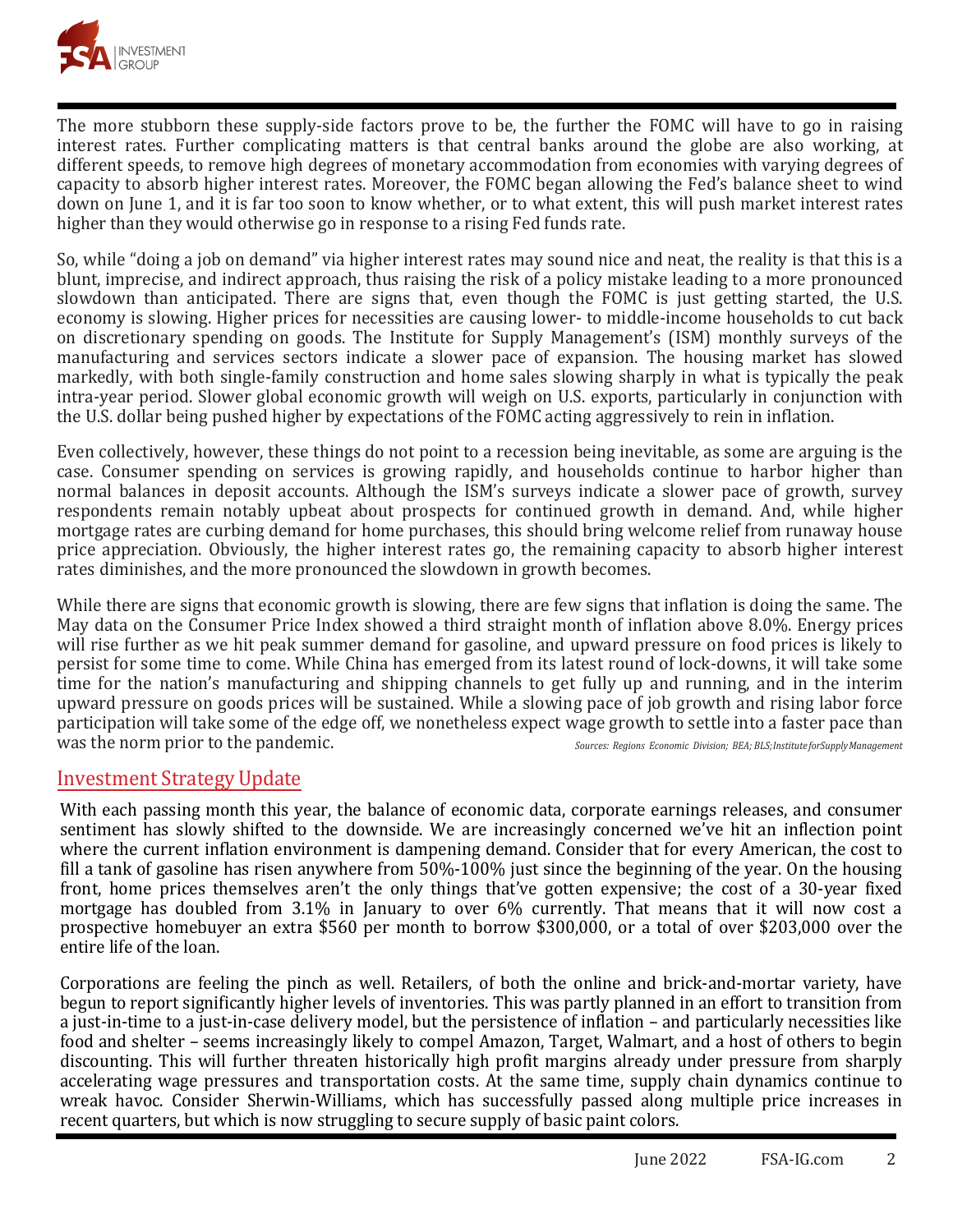

The Highland Diffusion Index has captured this deteriorating environment, with many economic and marketbased indicators showing continued signs of weakness. As with last month, weakness is most pronounced in the market-based indicators, especially momentum measures and credit spreads. Monetary policy indicators remain positive in our current framework, but we do expect them to weaken soon in the face of further telegraphed rate hikes and the gradual reduction of the Fed's balance sheet. Employment remains a bright spot, as labor appears to have more employment options and more bargaining power than they've had in generations. This too, of course, is inflationary and ultimately likely to lower corporate profit margins. In total, the Diffusion Index is currently signaling a Risk Neutral stance, and we are watching closely for further deterioration.

So, where do we go and what do we do from here? We are looking at incremental, but not wholesale, shifts in portfolio allocations to reflect an anticipated environment of persistently high inflation and limited growth prospects. Specifically, we are assessing current portfolio positioning in terms of quality, elasticity, and defensibility. Within equities, for example, we continue to like sectors that may benefit from – or are least disadvantaged by – persistent inflation. This could include more cyclically sensitive sectors like traditional energy and materials, as well as more defensive areas like utilities. These are sectors in which we gain exposure through a continued emphasis on inflation-sensitive allocations. Within equities, we are also looking at the tradeoffs between growth, quality, and valuations. High-quality stocks are often characterized by recurring revenues and limited debt, which makes them great companies but not necessarily great stocks. Indeed, despite the recent carnage, many high-quality stocks still carry relatively rich valuations. For now, anyway, it appears that cheaper valuations are more important to investors than high quality, and portfolios may need to reflect that.

Lastly, fixed income is beginning to appear more palatable, even if not for the best reasons. Specifically, yields have risen aggressively as the Fed and the broader market digest continually elevated inflation data. Yields on 2-year Treasury bonds closed at 3.45% on Tuesday, June 14, up from just 0.78% to start the year. This means that bonds – including and especially short-term bonds – may finally begin to offer an attractive alternative to the inherent riskiness of equities. However, yields are still well below inflation, which ensures that any current investment in short-term bonds will generate a negative real (inflation-adjusted) rate of return. So, while admitting that bonds still have limitations in reaching portfolio return targets, we must also acknowledge their advantages in achieving a level of stability simply not found in riskier assets. It may seem counterintuitive to willingly commit capital to assets with no hope of keeping up with inflation, but it could be entirely necessary for clients to maintain superior credit ratings and liquidity characteristics on their balance sheets.

It's murky and muddy out there right now. We're working tirelessly to position our clients for success, and currently success is as much about preserving your capital as it is growing it. In these periods where the range of outcomes is so wide, we believe it's best to stay closer to neutral or strategic policy targets. Our goal is to build diversified portfolios that can achieve long-term results in any type of market environment. Since last year, we have been increasing our allocations toward real assets as our view of inflation is that it's more persistent. These assets have been one of the only areas that have produced positive returns in this difficult environment. We will continue to monitor the investment landscape and reevaluate positioning as we get more clarity.

**Highland Associates Cross Asset Views**